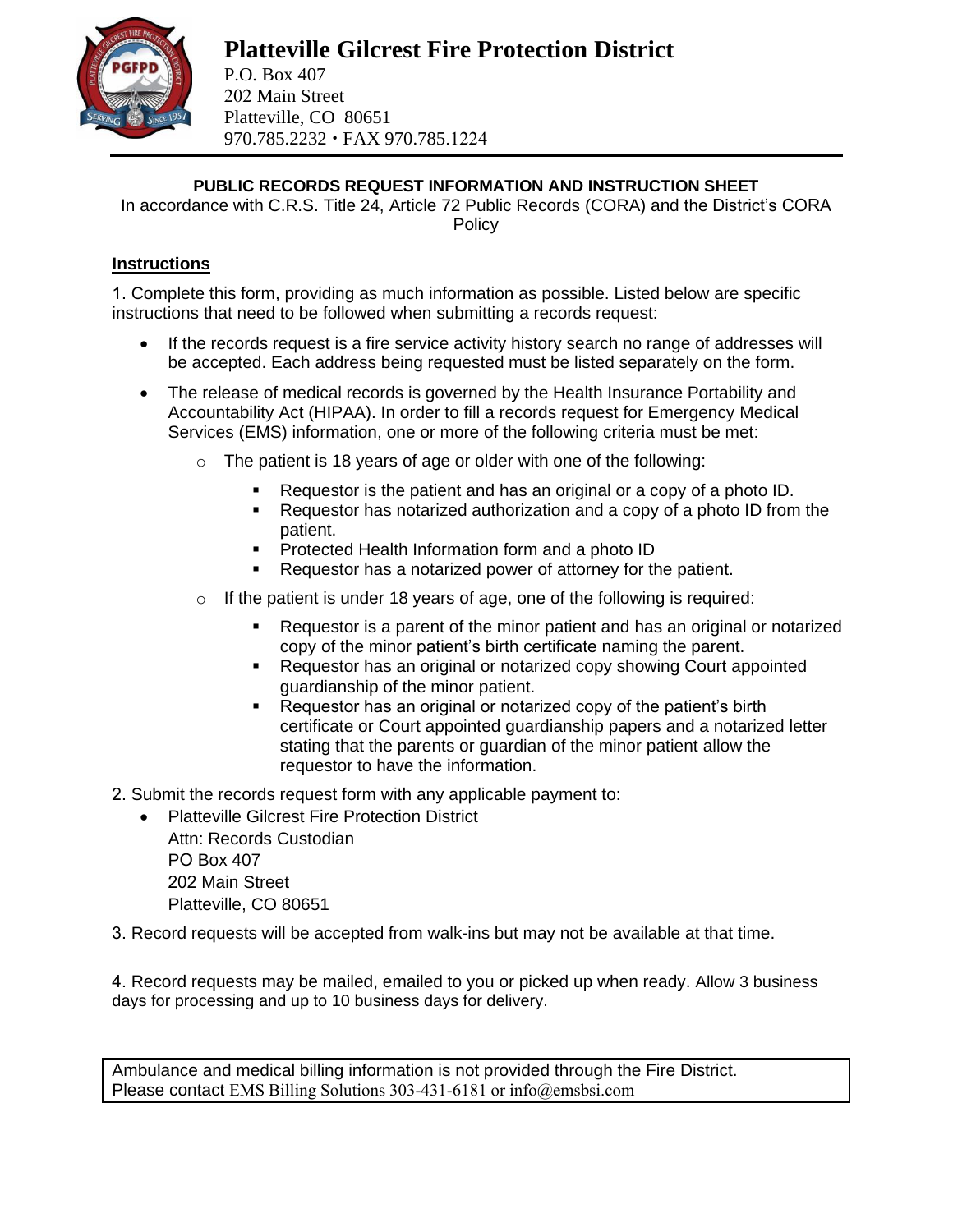

# **Platteville Gilcrest Fire Protection District PUBLIC RECORDS INSPECTION AND COPY REQUEST FORM**

#### **Instructions**

1) Complete this form, providing as much information as possible. Failure to do so may delay processing.

2) If the report is not available at the time of your request, it will be mailed or emailed to you when it becomes available. Allow three business days for processing and up to 10 business days for delivery.

|                                                                                       | Hours of Operation: Monday - Friday, 7:30 am - 4:00 pm (Closed Saturday/Sunday/District Holidays)   |  |  |
|---------------------------------------------------------------------------------------|-----------------------------------------------------------------------------------------------------|--|--|
| Fire Department Incident Report                                                       |                                                                                                     |  |  |
| Fire Incident Investigation Report                                                    |                                                                                                     |  |  |
| USB of Fire Investigation Photos (Must provide your own USB drive)                    |                                                                                                     |  |  |
|                                                                                       | Date of Incident: ___________________________Time of Incident (if known): _________________________ |  |  |
|                                                                                       |                                                                                                     |  |  |
|                                                                                       |                                                                                                     |  |  |
| Fire History Report:                                                                  |                                                                                                     |  |  |
|                                                                                       |                                                                                                     |  |  |
| <b>EMS Report</b>                                                                     |                                                                                                     |  |  |
|                                                                                       |                                                                                                     |  |  |
|                                                                                       | If under age 18 years old at date of incident, provide age at date of incident:                     |  |  |
|                                                                                       |                                                                                                     |  |  |
| Requesting party information (please print):                                          | Mailing address if different (please print):                                                        |  |  |
| Name (first and last)                                                                 | Name (first and last)                                                                               |  |  |
| <b>Street Address</b>                                                                 | <b>Street Address</b>                                                                               |  |  |
| <b>City State Zip</b>                                                                 | City State Zip                                                                                      |  |  |
| Home (Cell) Phone                                                                     | Please Mail Report                                                                                  |  |  |
|                                                                                       | Please call when ready for pick up                                                                  |  |  |
| <b>Work Phone</b>                                                                     | Please email: National Contract of Please email:                                                    |  |  |
| I hereby certify that the requested records will not be used for commercial purposes. |                                                                                                     |  |  |
| Signature                                                                             | Date                                                                                                |  |  |
| Received By_                                                                          | Date: <u>_____________</u>                                                                          |  |  |
| Processed By:                                                                         | Date:                                                                                               |  |  |

Reason for Redaction: □ Privacy □ Confidentiality □ Best Interest of the District